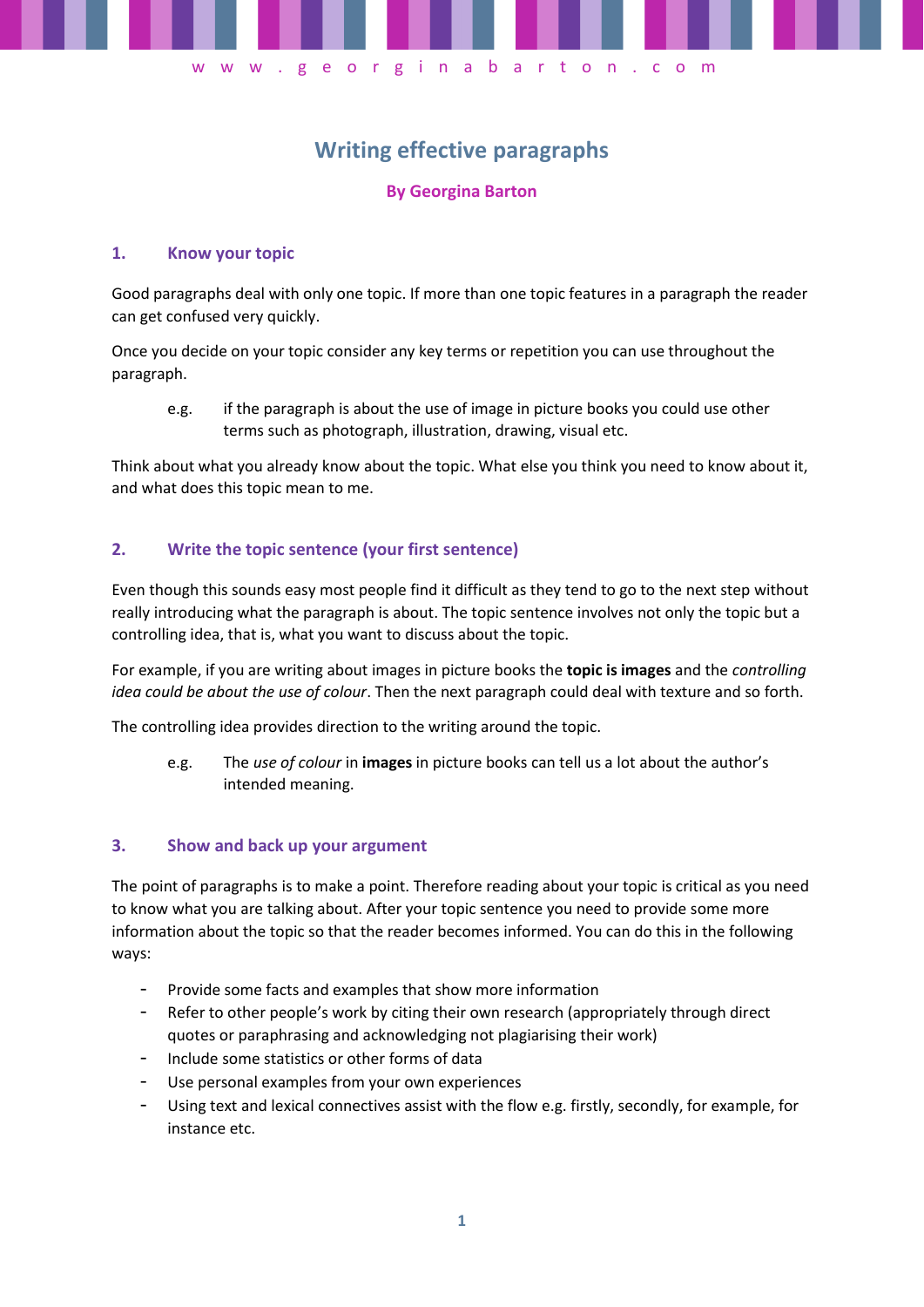e.g. The *use of colour* in **images** in picture books can tell us a lot about the author's intended meaning. Colours can be used to make people feel calm, angry, excited and even fearful. According to Callow (2011) colours can evoke particular moods and emotion and contribute to different symbolism within texts. He believes that colour invites the reader to react and relate to the meaning within the text. Many author/illustrators agree that the use of blues and greens can induce calm feelings while reds, oranges and yellows are hot and often angry (Barton, 2016; Gilbert et al., 2016; McDonald, 2012). Of course, darker colours, even blue can make us feel uneasy and scared, and lighter colours, such as bright yellow can create the feeling of happiness.

w w w . g e o r g i n a b a r t o n . c o m

## **4. Make your paragraph meaningful**

All writing needs to have a clear purpose and be meaningful for you as a writer as well as the reader. After you have provided some further evidence about your topic you need to include why this is important to know. Often this includes you showing your own opinion or explaining why others should know about this topic. This part of the paragraph talks about the significance of the topic.

Knowing how colours can influence readers is important as an author/illustrator as it can strongly assist in creating meaning and particular emotions through the images in the text. Imagine drawing a haunted house in pastel pinks and purples – it would hardly be scary. It is noted however, that illustrators can play around with the use of colour to create different effects. Indeed, creating an enticing pink and purple house on the outside may invite a character in, only to find horror within the houses confines.

#### **5. Conclude your topic**

Concluding sentences need to summarise the paragraph overall but also link to the next paragraph. The conclusion will therefore most likely include repeated words from the above information and use linking words or word groups such as *therefore, in conclusion, as a result* etc.

e.g. Therefore, author/illustrators will use colour to create meaning within their text through emotive responses. They will have carefully selected a colour palette that indicates the mood they desire to portray. Using earthy colours for example, may make the reader feel grounded and warm while cooler colours such as blue and green will enlighten the mood. Colours can be powerful indicators of emotion in picture books. Additionally, authors may use texture to work with colour to depict certain feelings.

NEXT PARAGRAPH – the use of texture in picture books.

#### **6. Proof read and edit your paragraph**

This step is usually left out but it is perhaps the most important one of all. Read your paragraph out aloud. Does it make sense? Does it flow? If not, think about text cohesion and which devices you can use to make it better. Is it interesting for the reader? Edit accordingly by using the following techniques:

- *Adding* information that may be missing
- *Rearranging* information so the paragraph flows better